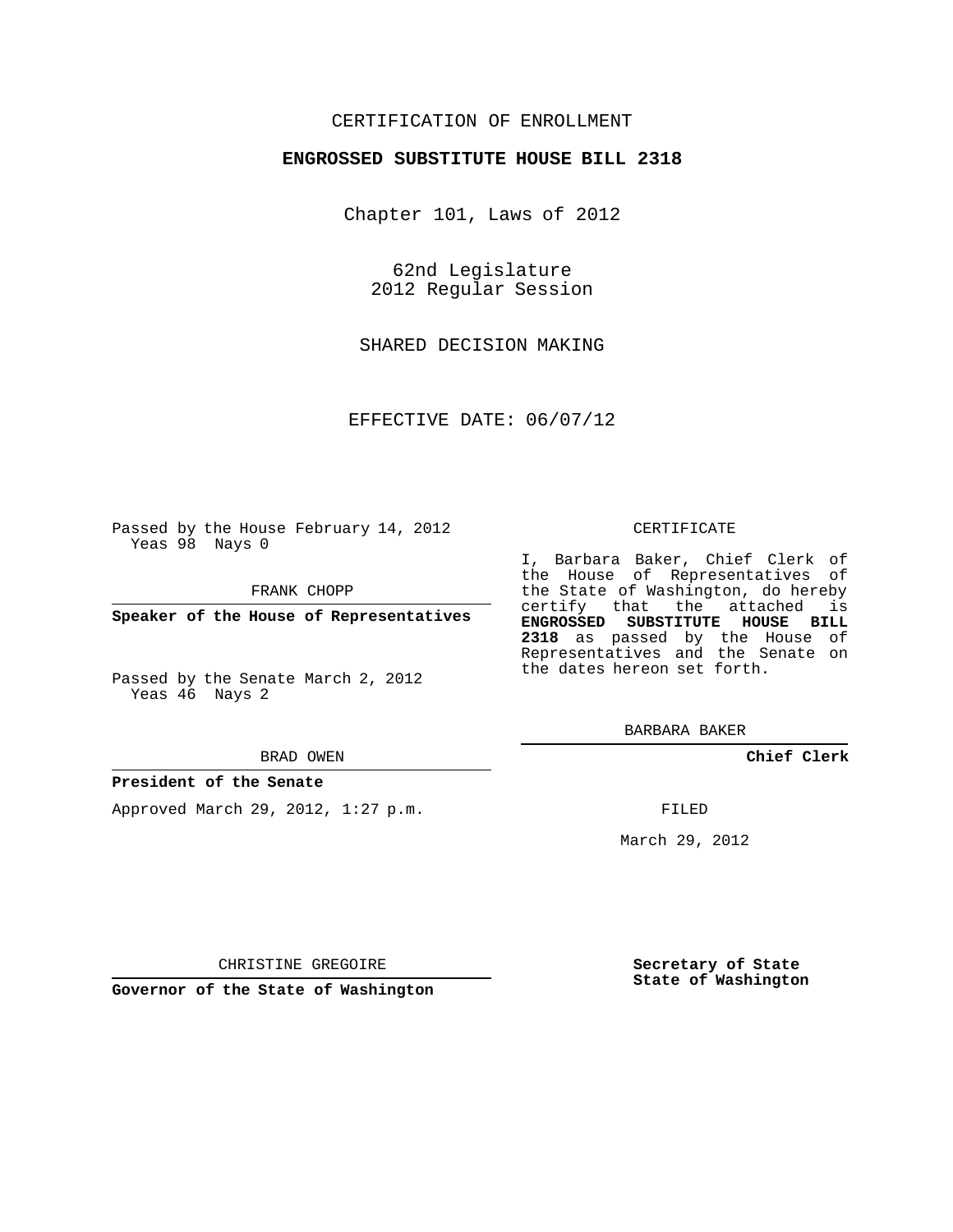# **ENGROSSED SUBSTITUTE HOUSE BILL 2318** \_\_\_\_\_\_\_\_\_\_\_\_\_\_\_\_\_\_\_\_\_\_\_\_\_\_\_\_\_\_\_\_\_\_\_\_\_\_\_\_\_\_\_\_\_

\_\_\_\_\_\_\_\_\_\_\_\_\_\_\_\_\_\_\_\_\_\_\_\_\_\_\_\_\_\_\_\_\_\_\_\_\_\_\_\_\_\_\_\_\_

Passed Legislature - 2012 Regular Session

**State of Washington 62nd Legislature 2012 Regular Session**

**By** House Health Care & Wellness (originally sponsored by Representatives Cody, Hinkle, Bailey, and Jinkins)

READ FIRST TIME 01/31/12.

 AN ACT Relating to shared decision making; and amending RCW 7.70.060.

BE IT ENACTED BY THE LEGISLATURE OF THE STATE OF WASHINGTON:

 **Sec. 1.** RCW 7.70.060 and 2007 c 259 s 3 are each amended to read as follows:

 (1) If a patient while legally competent, or his or her representative if he or she is not competent, signs a consent form which sets forth the following, the signed consent form shall constitute prima facie evidence that the patient gave his or her informed consent to the treatment administered and the patient has the burden of rebutting this by a preponderance of the evidence:

 (a) A description, in language the patient could reasonably be expected to understand, of:

14 (i) The nature and character of the proposed treatment;

(ii) The anticipated results of the proposed treatment;

(iii) The recognized possible alternative forms of treatment; and

 (iv) The recognized serious possible risks, complications, and anticipated benefits involved in the treatment and in the recognized possible alternative forms of treatment, including nontreatment;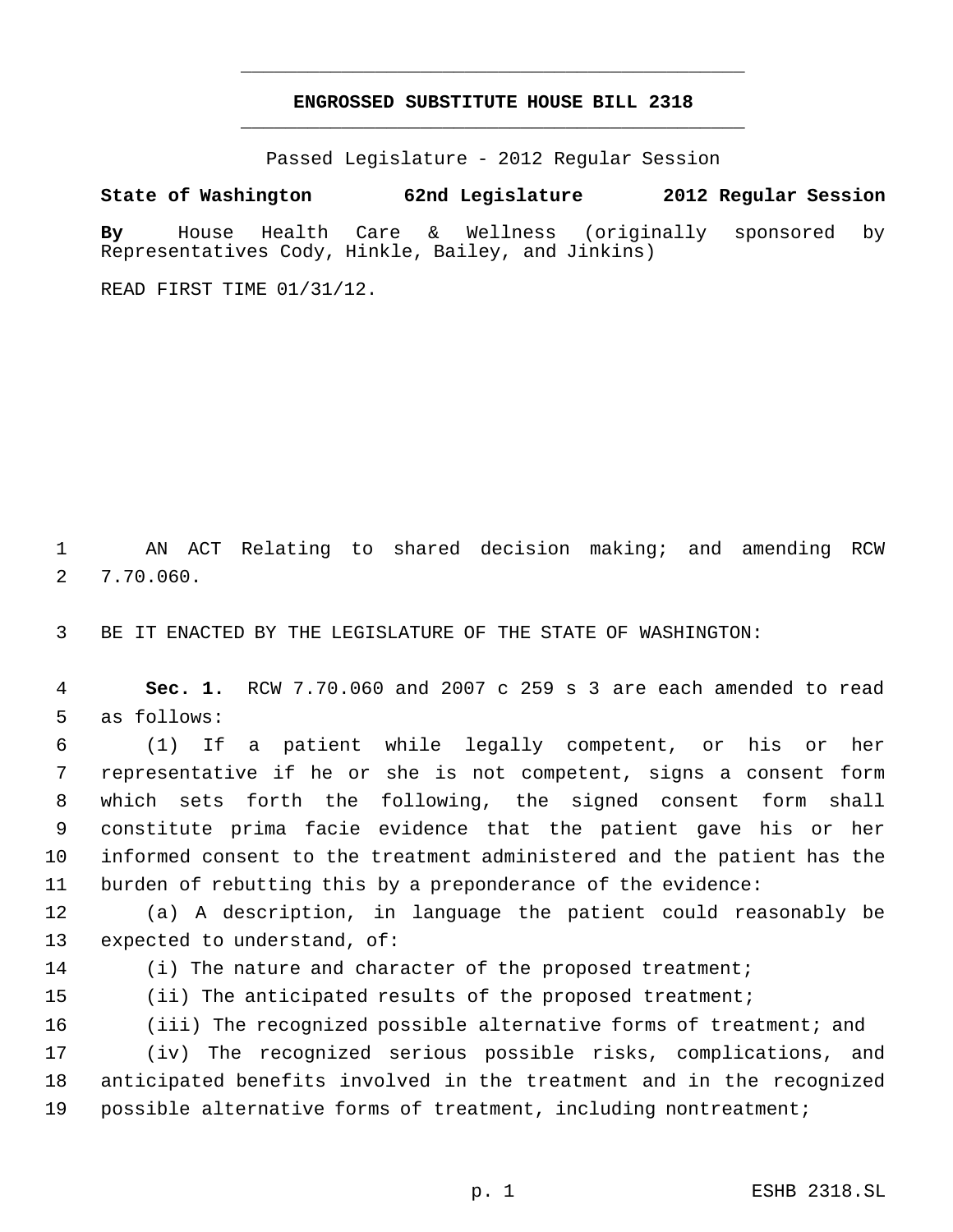(b) Or as an alternative, a statement that the patient elects not to be informed of the elements set forth in (a) of this subsection.

 (2) If a patient while legally competent, or his or her representative if he or she is not competent, signs an acknowledgment of shared decision making as described in this section, such acknowledgment shall constitute prima facie evidence that the patient gave his or her informed consent to the treatment administered and the patient has the burden of rebutting this by clear and convincing evidence. An acknowledgment of shared decision making shall include:

 (a) A statement that the patient, or his or her representative, and the health care provider have engaged in shared decision making as an alternative means of meeting the informed consent requirements set 13 forth by laws, accreditation standards, and other mandates;

 (b) A brief description of the services that the patient and provider jointly have agreed will be furnished;

 (c) A brief description of the patient decision aid or aids that have been used by the patient and provider to address the needs for (i) high-quality, up-to-date information about the condition, including risk and benefits of available options and, if appropriate, a discussion of the limits of scientific knowledge about outcomes; (ii) values clarification to help patients sort out their values and preferences; and (iii) guidance or coaching in deliberation, designed to improve the patient's involvement in the decision process;

 (d) A statement that the patient or his or her representative understands: The risk or seriousness of the disease or condition to be prevented or treated; the available treatment alternatives, including nontreatment; and the risks, benefits, and uncertainties of the treatment alternatives, including nontreatment; and

 (e) A statement certifying that the patient or his or her representative has had the opportunity to ask the provider questions, and to have any questions answered to the patient's satisfaction, and indicating the patient's intent to receive the identified services.

 (3) As used in this section, "shared decision making" means a process in which the physician or other health care practitioner discusses with the patient or his or her representative the information specified in subsection (2) of this section with the use of a patient decision aid and the patient shares with the provider such relevant